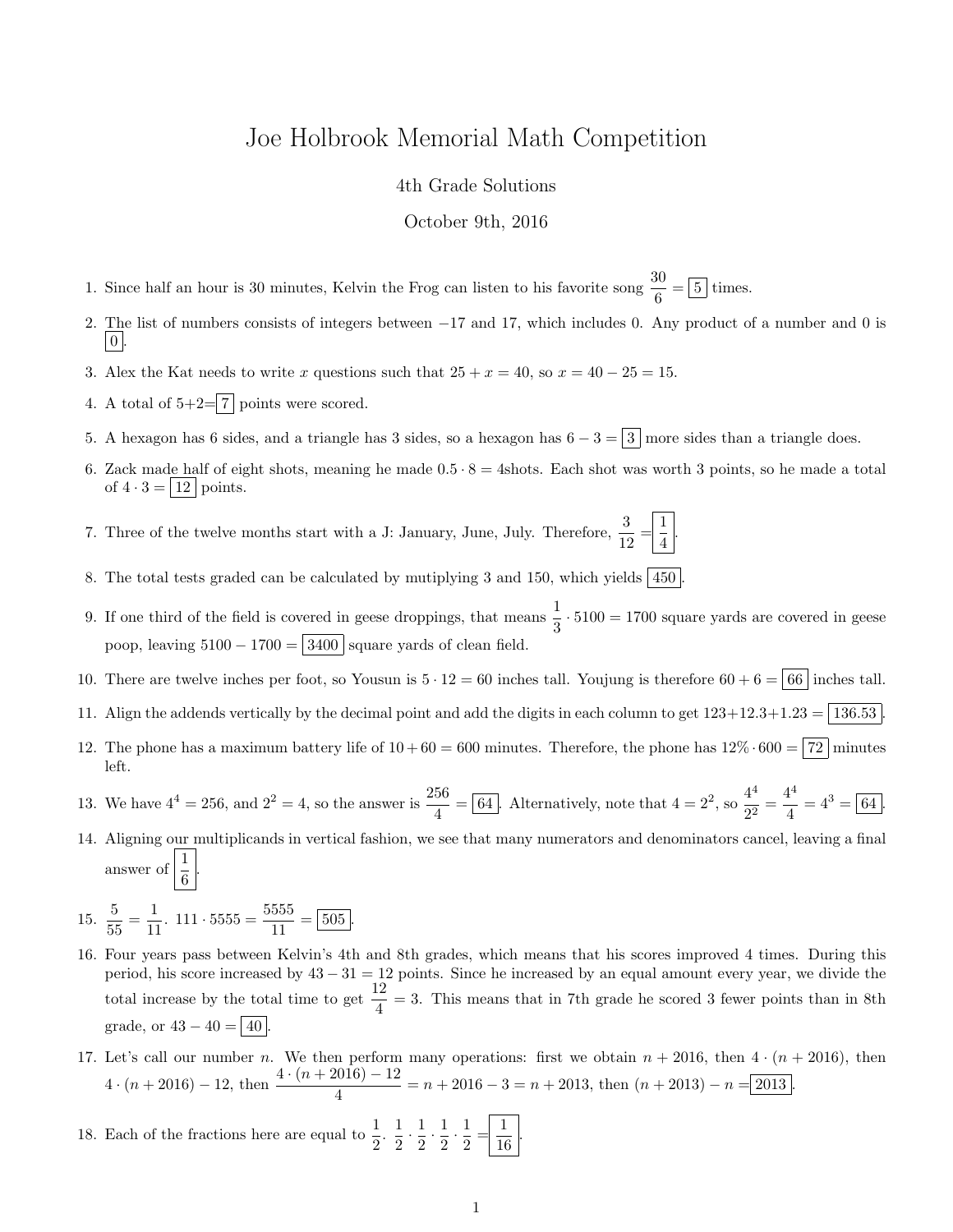- 19. Since doubling any number gives us an even number, we have to work backwards. On Friday, Kelvin had  $\frac{48}{2} = 24$ lilypads. On Thursday, he had  $\frac{24}{2} = 12$  lilypads. On Wednesday, he had  $\frac{12}{2} = 6$  lilypads. On Tuesday, he had 6  $\frac{1}{2}$  = 3 lilypads, making our day Tuesday.
- 20. Let the number of points Marvin scored be  $M$  and the number of points June scored be  $J$ . We are given that  $M + J = 34$ , and since Marvin won,  $M = 21$ . Therefore,  $J = 34 - M = 34 - 21 = 13$ . June scored 13 points.
- 21. The sum of integers from 1 through n can be found by the formula  $\frac{n(n + 1)}{2}$ . Plugging in  $n = 63$  results in 2016. For more information on this fascinating topic, look up "triangle numbers" – you'll encounter them often in the future!
- 22. One liter is also 1000 milliliters. One liter of the smoothe has  $10\% \cdot 1000 = 100$  milliliters of water, and one liter of the soda has  $2\% \cdot 1000 = 20$  milliliters of water. Therefore, when mixed, we have  $100 + 20 = 120$  milliliters of water, and a total of  $1000 + 1000 = 2000$  milliliters of liquid. So,  $\frac{120}{2000} = \frac{6}{10}$  $\frac{6}{100} = 6\%$ .
- 23. Two out of every three cakes were thrown out, which means that one in every three cakes was kept. This is  $\frac{1}{3}$  of 132, which is  $|44|$ .
- 24. This looks a lot like  $1 + 3 + 5 + \ldots + 59$ . Using the formula for the sum of the first n odds,  $n^2$ , we obtain  $1 + 3 + 5 + \ldots + 59 = 30^2 = 900$ . However, we don't have the terms 21 to 29. To remedy this error, we subtract  $1 + 3 + 5 + ... + 29 = 15^2 = 225$ . However, we subtracted the terms  $1 + 3 + 5 + ... + 19$ , which we shouldn't have, so add  $1 + 3 + 5 + \ldots + 19 = 10^2 = 100$  back.  $900 - 225 + 100 = 775$
- 25. Every 7 days after a Friday is also a Friday. Therefore, if you divide 2016 by 7, the quotient is irrelevant, and the remainder tells you how many days of the week you must count before reaching the correct day of the week. However, since 2016 is perfectly divisible by 7, the remainder is 0, so the day of the week will be the same. Therefore, the 2016th day after January 1st, 2016 will be on a Friday
- 26. Let a slice of plain pizza cost x dollars and a slice of pepperoni pizza cost  $x + 0.5$  dollars. David and June ordered  $3+2=5$  slices of plain pizza and  $2+4=6$  slices of pepperoni pizza, so  $5x+6(x+0.5)=11x+3=25$ . Since  $x=2$ from the previous equation, a slice of plain pizza costs \$2 and a slice of pepperoni pizza costs \$2.50. David ordered 3 slices of plain pizza and 2 slices of pepperoni pizza, so he paid  $3 \cdot 2 + 2 \cdot 2 \cdot 5 = 6 + 5 = |11|$  dollars.
- 27. There are 60 seconds in a minute, so his song is  $3 \cdot 60 + 45 = 225$  seconds long. There are 60 minutes in an hour, so there are  $60 \cdot 60 = 3600$  seconds in an hour. Thus the final fraction is  $\frac{225}{3600} = \frac{1}{16}$ 16 .
- 28. Using the formula for average, we have  $\frac{34 + 35 + 39}{3} \frac{23 14 17}{3}$  $\frac{14-17}{3} = \frac{34+35+39-23-14-17}{3}$  $\frac{25}{3}$   $\frac{11}{3}$  = 18.
- 29. 54 flips =  $18 \cdot 5 = 90$  flops. 90 flops =  $10 \cdot 14 = \boxed{140}$  flaps. The LCM must divide all of the numbers so prime factorizing each of them first gives 8 as  $2^3$ , 78 as  $2\cdot3\cdot13$  and 130 as  $2\cdot5\cdot13$ . Then to get the LCM to be divisible by all three numbers we multiply  $2^3 \cdot 3 \cdot 5 \cdot 13$  which is  $\boxed{1560}$ .
- 30. There is a probability of  $\frac{1}{3}$  of pulling out the letter B first; then a probability of  $\frac{1}{2}$  of pulling out C; the letter A then has a  $\frac{1}{1}$  chance of being selected. Multiplying the fractions together gives a total probability of  $\left|\frac{1}{6}\right|$ .
- 31. Andrew and Dennis finish 3% in 1 hour, so the other three will do 15% in one hour. There is 97% left, so the answer is simply  $\frac{97}{15} \cdot 60 = 388$ .
- 32. Arthur ran 40 meters in the first 5 seconds. He only has to run for  $\frac{100-40}{3} = \frac{60}{3}$  $\frac{3}{3}$  = 20 more seconds. Sunny ran for 32 meters in the first 8 seconds. That means that in  $25 - 8 = 17$  seconds, he must run 68 meters, which is an average speed of  $\frac{68}{17} = \boxed{4}$  m/s.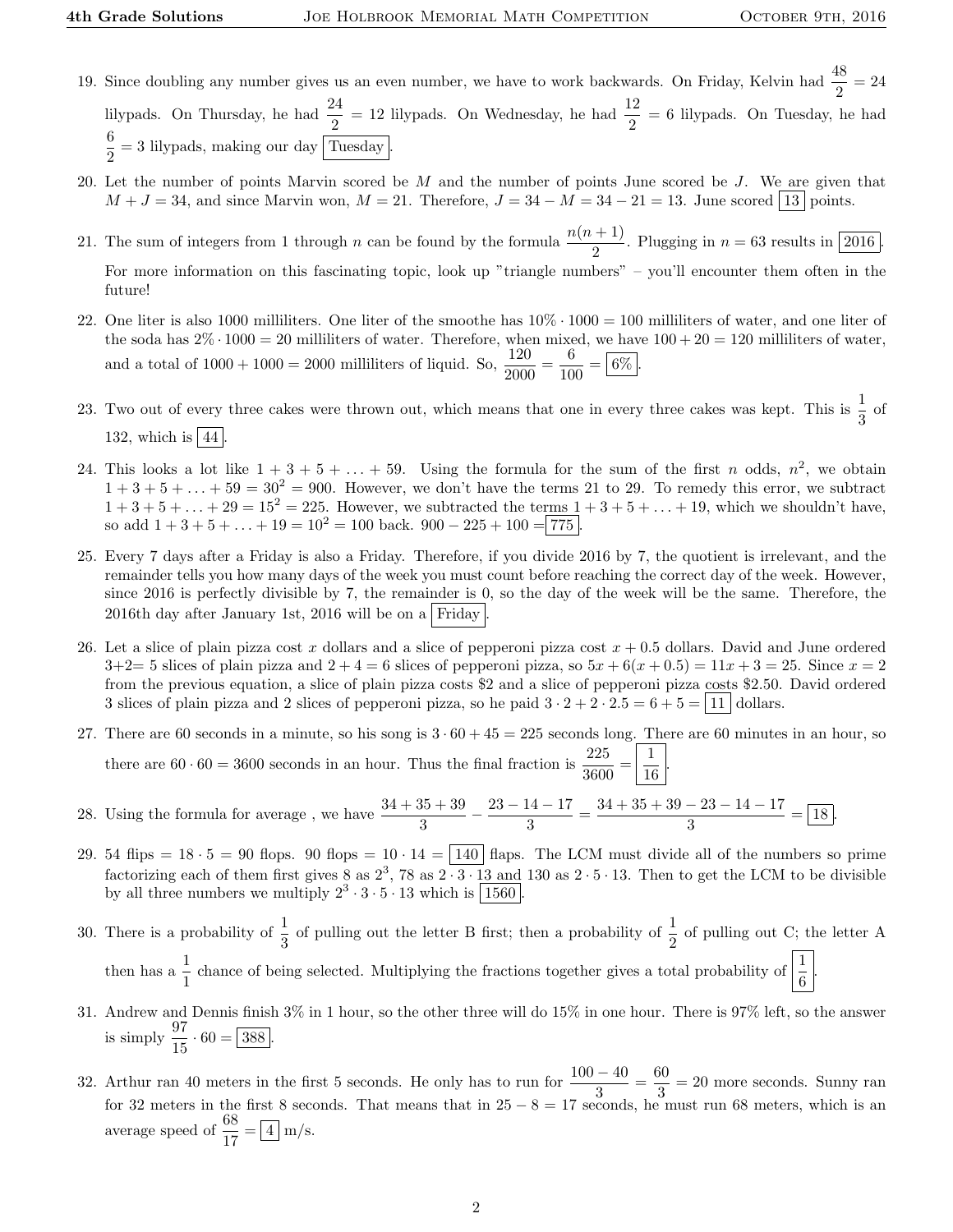- 33. On the nth day, Ryan has cleared 5n levels and Max has cleared  $\frac{n(n+1)}{2}$  levels. If it takes k days for Max to catch up to Ryan,  $5k = \frac{k(k+1)}{2}$  $\frac{1}{2}$ . Manipulating the prior equation,  $k^2 - 9k = k(k-9) = 0$ . There are two solutions,  $k = 0, 9$ . Since the question is asking how many days it will take after they both start playing, the answer is  $\boxed{9}$ days.
- 34. The number of permutations disregarding the repeated alphabat is  $5! = 120$ . However, the letter M is repeated twice, thus the number should be divided by 2!, yielding  $|60|$  as the answer.
- 35. Let k be a positive integer, and let  $k = (n \# 3) \# 3$ . Then  $3k = (n \# 3) 2$ , or  $3k + 2 = \frac{n-2}{2}$  $\frac{2}{3}$  so  $9k + 6 = n - 2$  and  $n = 9k + 8$ . We see that n is minimal when k is minimal, so letting  $k = 1$  we find the smallest positive integer value is  $n = |17|$ .
- 36. The ratio of the areas is  $\frac{360}{40} = 9$ , hence the ratio of the sides will be  $\sqrt{9} = 3$ . The length h of the larger hypotenuse will satisfy  $\frac{h}{15} = 3$ , and we find  $h = \boxed{45}$ .
- 37. Since  $\frac{x}{x+2} < \frac{61}{64}$  $\frac{64}{64}$ , multiplying both sides of the inequality by  $64(x + 2)$  yields  $64x < 61(x + 2)$ , which can be simplified to  $3x < 122$ , then the largest integer value for x would be  $\boxed{40}$
- 38. Let the distance between their houses be x, Haneul's speed in meters per second be  $H$ , and Julia's speed in meters per second be J. To the first meeting point, Haneul travelled 200 meters while Julia travelled  $x - 200$  meters. So, since the time was the same,  $\frac{J}{H} = \frac{x - 200}{.200}$  $\frac{-200}{200}$ . Let's assume  $H = 1$ , so  $J = \frac{x - 200}{200}$  $\frac{200}{200}$ . To the second meeting point, Haneul travelled  $x + 100$  meters and Julia travelled  $x + (x - 100) = 2x - 100$  meters. Again, since the time wa the same,  $\frac{J}{H} = \frac{2x - 100}{x + 100}$  $\frac{2x-100}{x+100}$ . Since  $H = 1$ , we have  $J = \frac{2x-100}{x+100}$  $\frac{x}{x+100}$ . Putting our two equations together, we get  $x - 200$  $\frac{-200}{200} = \frac{2x - 100}{x + 100}$  $\frac{dx - 100}{x+100}$ , or  $(x - 200)(x + 100) = (2x - 100)(200)$ , or  $x^2 - 100x - 20000 = 400x - 20000$ , or  $x^2 = 500x$ , or  $x = |500|$
- 39. The net rate of water flow into the tank is  $4 2.5 = 1.5$  liters per minute. Thus, it will take  $\frac{150}{1.5} = 100$  minutes to fill the tank, or, equivalently,  $6000$  seconds.
- 40. From the given averages, we have  $a+b+c+d=28$  and  $d+e+f+g=16$ . We also have  $a+b+c+d+e+f+g=35$ . Adding the first two equations we have  $a + b + c + 2d + e + f + g = 44$ , and subtracting the third from this gives us  $d = |9|$ .
- 41. In the first 2 days, exactly 20% of the first wall is built. That leaves 4.8 walls left. Typically, it would take 10 workers 48 days to build 4.8 walls. Since there are only 8 days left, the workers must do 6 times as much to get the same work done in  $\frac{8}{48} = \frac{1}{6}$  $\frac{1}{6}$  of the time. The workers can not work faster, so that means there must be 6 times as many workers, making the final amount 60. We are looking for the amount added, so the answer will thus be  $60 - 10 = 50$
- 42. Let's call our three non-negative integers  $x, y, z$ . We are given that  $x + y = 10 z$ , or  $x + y + z = 10$ . This can be translated into a stars-and-bars problem, with 10 stars and 2 bars. As a result, our answer is  $\binom{12}{2}$ 2  $= \frac{12 \cdot 11}{8}$  $\frac{1}{2} = 66$ .
- 43. The third side must be either 32 or 65, but by the triangle inequality it cannot be 32, so we have a 65, 65, 32 triangle. We want to find the length of the altitude to the base, call it h. Then we have  $16^2 + h^2 = 65^2$ , or  $h^2 = 65^2 - 16^2 = (65 - 16)(65 + 16) = (7^2)(9^2) = 63^2$ , so  $h = 63$  and our area is  $\frac{32 \cdot 63}{2} = 16 \cdot 63 = \boxed{1008}$ .
- 44. In a round robin with *n* teams, the number of games played is essentially summing 1 through  $n 1$ , which yields  $n(n-1)$  $\frac{1}{2}$  = 90. Solving for *n* yields  $\boxed{10}$  as the answer.
- 45. We can apply the Euclidean algorithm to this problem to eventually obtain that  $gcd(5x + 18, 8x + 30)$  is equal to  $gcd(6, x)$ . Thus, the number of possibilities for the GCD is just the number of positive divisors of 6, so our answer is  $|4|$ .